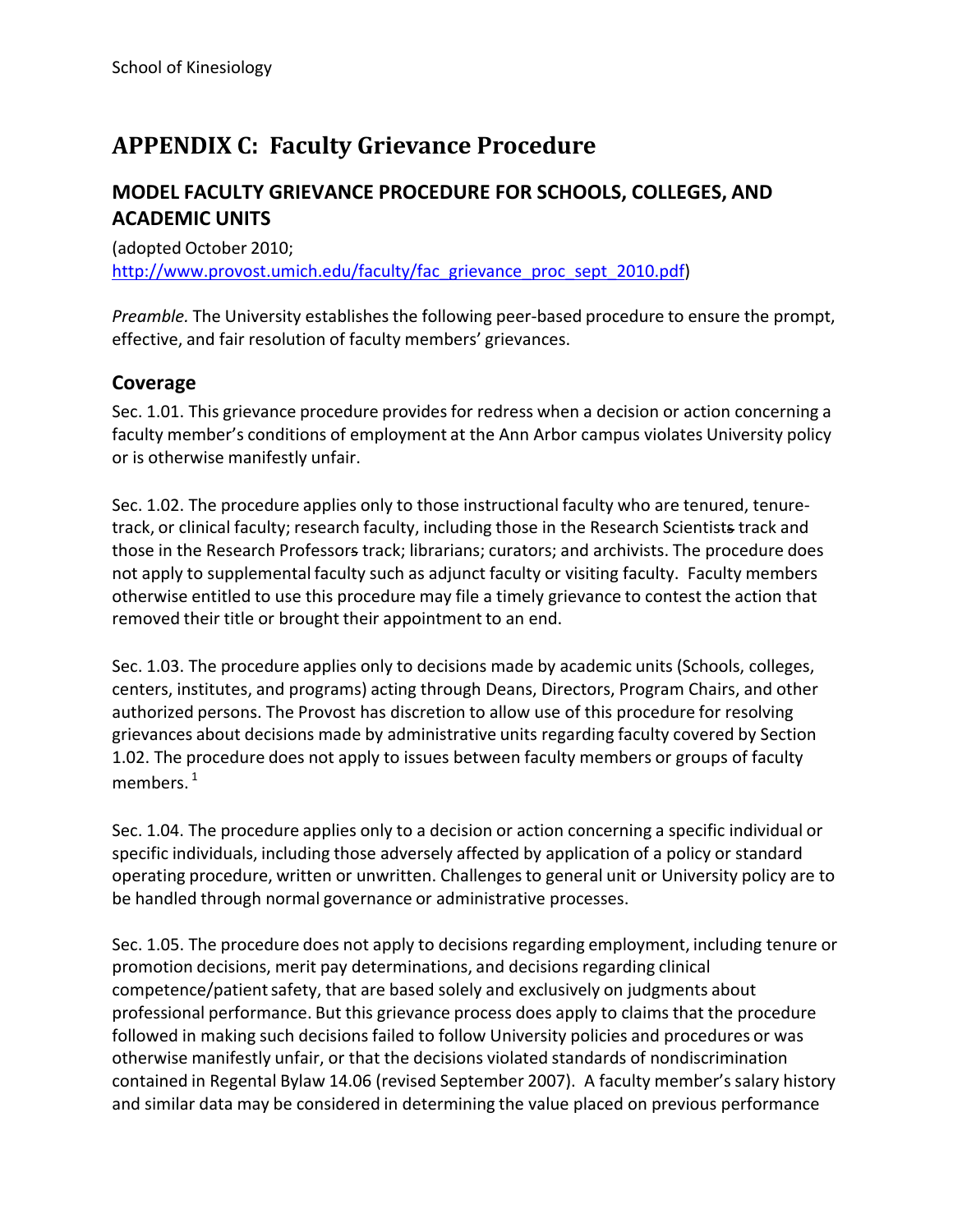and whether the contested decision was based solely and exclusively on judgments about professional performance.

<sup>1</sup> The SACUA Faculty Hearing Committee was created by the Senate Assembly in 1987 to address issues between or among faculty member value placed on previous performance and whether the contested decision was based solely and exclusively on judgments about professional performance.

Sec. 1.06. The procedure does not serve as an additional step in a dispute that has been addressed in another formal hearing procedure of the University or a University unit. But a faculty member may use this grievance process to review new sanctions imposed by an academic unit acting on the basis of findings made in a different hearing procedure.

#### **Filing Grievances; Parties and Responsibilities**

Sec. 2.01. A faculty member shall file a grievance within ninety (90) calendar days of the date the grievant first knew or could reasonably have been expected to know, on the basis of documentation or otherwise if there is no documentation, of the decision or action that gave rise to the grievance. Grievances shall be filed on a Faculty Grievance Form (FGF) and submitted to the Director of Academic Human Resources(DAHR) and the SACUA Faculty Grievance Monitor (FGM). The DAHR shall transmit a copy of the FGF to the named respondent(s), with copies to the Dean or Director. In extraordinary circumstances, a Grievance Hearing Board (GHB) may extend the deadline for filing a grievance. The grievant must assert such circumstancesin the FGF and provide supporting evidence.

Sec. 2.02. The parties to a grievance are the faculty member who initiates the grievance and the decision‐maker(s) responsible for the contested decision or action. In larger units the respondent(s) would normally be the decision-maker(s) at the Program level. Higher authorities such as Deans in those units are to be named as respondents only if they were actively involved in the contested decision or action. When the grievance involves a decision made, or an action taken, by a group of persons, or a decision or action reviewed through multiple organizational levels, the presumption is that the individual with the current ultimate authority to make the decision or take the action (for example, the person whose signature authorizes the decision or action) will be named as the sole respondent.

Sec. 2.03. Both the grievant and the respondent shall abide by all the procedures set forth here, shall participate in good faith, and shall respect the confidentiality of the process. Communication concerning the proceedings shall be limited to parties, advisers, mediators, and any others for whom information is strictly necessary for the legitimate effectuation of the process.

Sec. 2.04. (a) Before filing a formal grievance, a grievant shall seek to resolve the dispute by discussing it informally with the person(s) who made the disputed decision or took the disputed action, or actively participated in it, or who has the authority within the relevant unit or units to provide redress.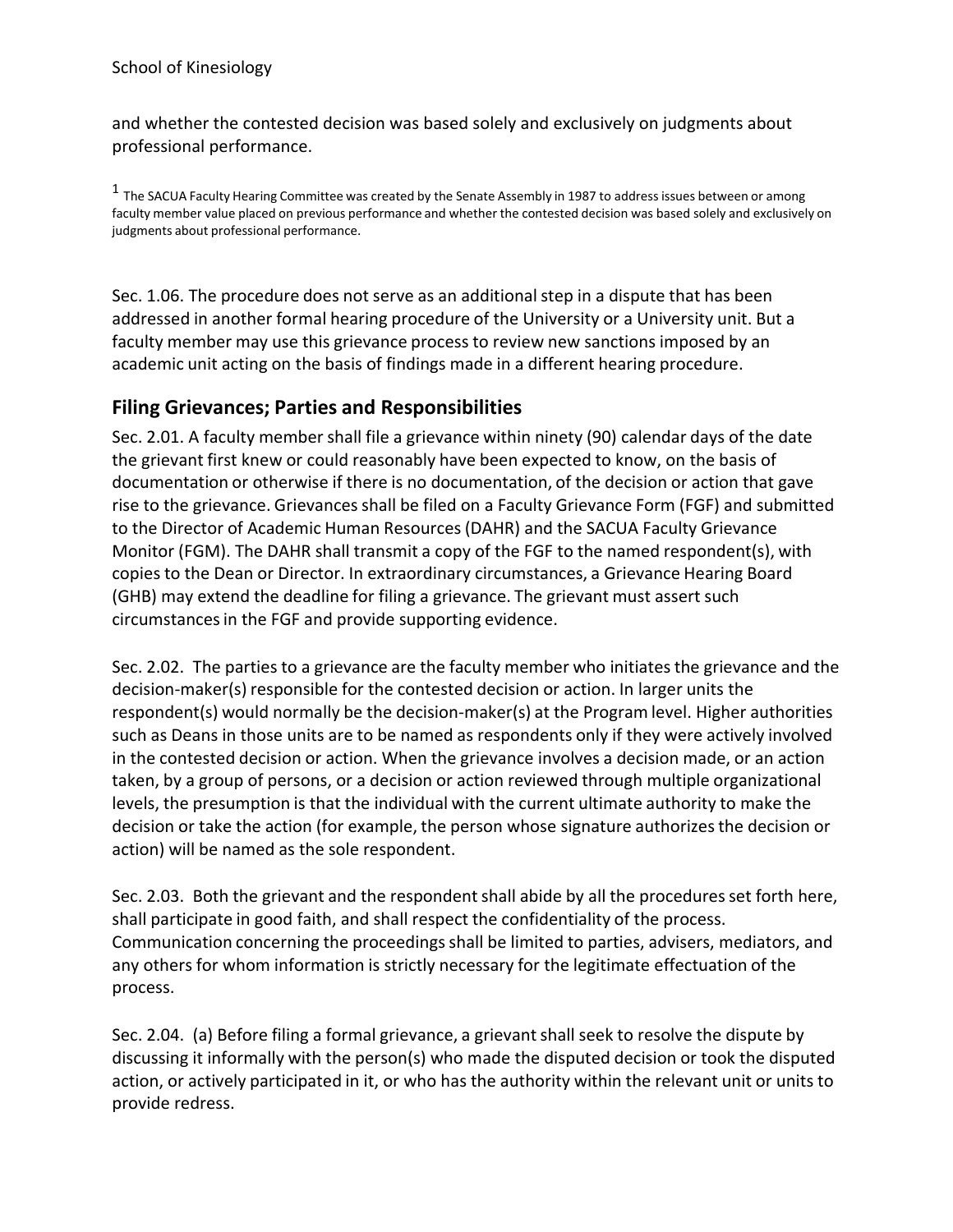(b) Before, during, and after the processing of any grievance, the parties are strongly encouraged to seek an informal resolution by personal discussions between or among themselves, by invoking the unit or University ombuds or mediation structure, or through the intervention of unit or University officials with the authority to provide redress. At any step before rendering a final decision, the Grievance Hearing Board (GHB) may remand the case to the parties with directions to seek an informal resolution. When remanding a case, the GHB shall set a timeframe for successful resolution. If it fails, the case will return to the GHB for further processing. Informal resolution, however, shall remain entirely voluntary.

Sec. 2.05. Prior to the first meeting of the GHB, the GHB, the grievant, or the respondent may initiate in writing a one-time clarification of the issues to be considered. If the GHB requests the clarification, it shall be transmitted simultaneously to the grievant and the respondent, who will have 10 working days to provide a written response. If one of the parties submits a clarification, a copy shall be provided to the DAHR, the FGM, and the other party. The other party will have 10 working days to provide to the DAHR, the FGM, and the party who submitted the clarification any additional comments or information in response to the clarification. The DAHR will then forward both the clarification and the response to the GHB.

# **Grievance Hearing Board (GHB)**

Sec. 3.01. A Grievance Hearing Board (GHB) shall be established as provided in Sec. 5.03 to handle each grievance filed by a faculty member. Closely related grievances may be consolidated before a single GHB.

Sec. 3.02. The GHB shall meet within 15 working days after it is established. The Board shall first determine in executive session whether the complaint is within the authority or jurisdiction of the grievance process under Sections 1.01 through 1.06. In addition, the Board may dismiss the grievance without a hearing if it concludes, on the basis of the FGF and all other material before the GHB, and with all questions of fact assumed in the grievant's favor, that there are no grounds for deciding the case in the grievant'sfavor. The GHB may also dismiss the grievance without a hearing if the grievance is filed after the expiration of the time period set forth in Section 2.01.

Sec. 3.03. Within 10 working days of its first meeting, the GHB shall advise the grievant, the respondent, the DAHR, the FGM, and the Dean or Director in writing whether it will proceed with a hearing. If the Board decides the complaint is not grievable because it is not within the coverage of Sections 1.01 through 1.06, or the grievance is to be dismissed under Section 3.02, it shall state its reasons in writing. If the Board decides to proceed, it shall specify in a written notice to the parties, the DAHR, the FGM, and the Dean or Director when and where the hearing will be held and what issues are to be addressed by the parties. The hearing shall be scheduled within 30 working days or as soon thereafter as is practicable.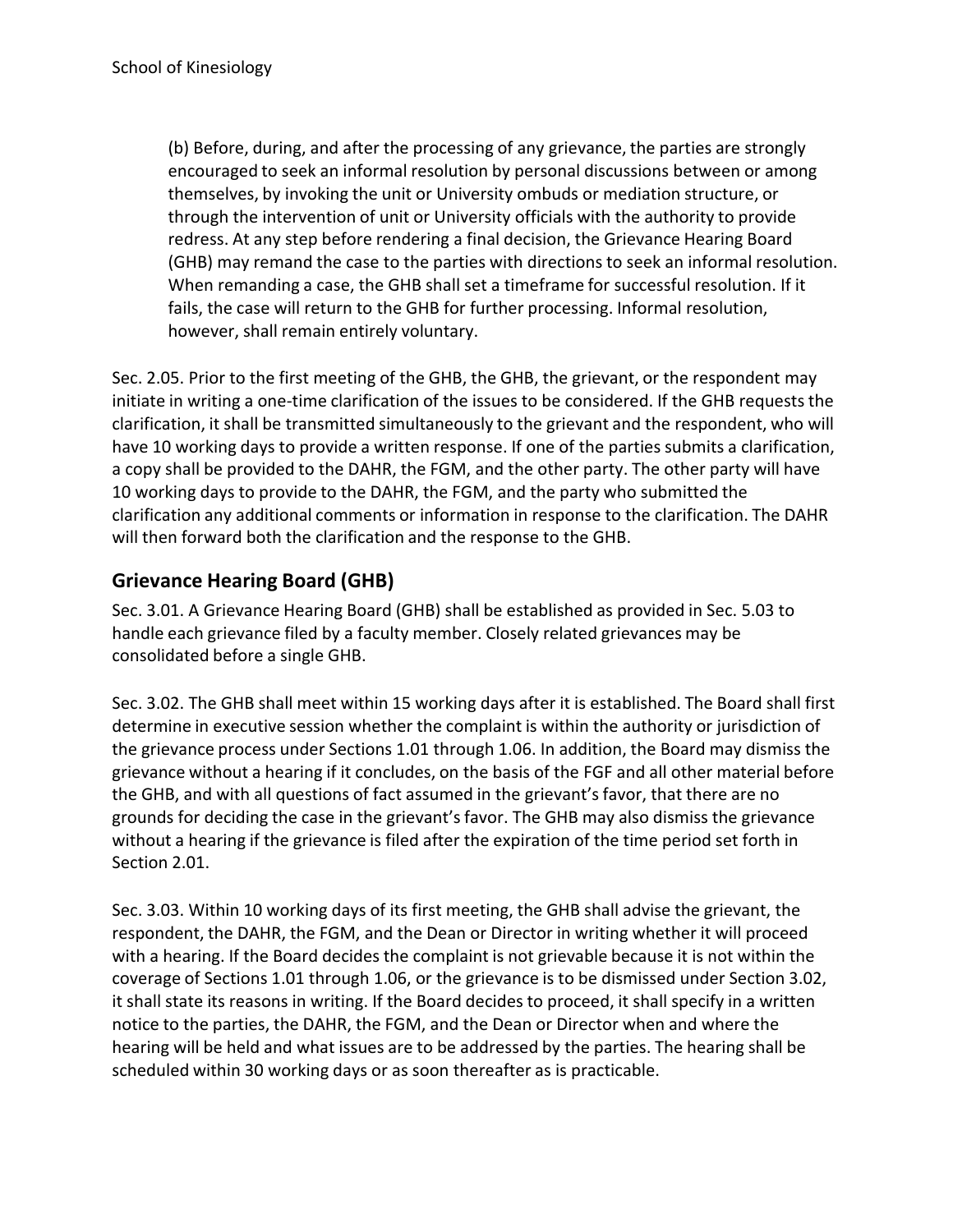Sec. 3.04. If the GHB decides the complaint is not grievable, the grievantshall have 15 working days to appeal this decision to SACUA or a faculty body designated by SACUA. The appellate body shall have 20 working days to resolve the issue. Its decision shall be final. Appeals from a GHB decision to dismiss the grievance shall be handled as provided for final Board decisions in Sections 4.01 through 4.03.

Sec. 3.05. The GHB shall ensure fair procedures for the parties in any hearing.<sup>2</sup> Specifically, the grievant and the respondent shall have the following rights:

(a) To be accompanied before the GHB by advisers, who may be attorneys. The advisers may advise their clients but may not participate directly in the hearing.

(b) To appear and present their cases, and to cross‐examine the witnesses and challenge the evidence presented by the other party; and

 $2$  The grievance procedure must comply with the demands of due process, most critically, fair notice and an opportunity to be heard. It is not intended to be a substitute for either a civil or a criminal trial and is not subject to all the requirements applicable in those settings.

(c) To have access to all relevant evidence, testimonial and documentary, except confidential evaluations and evidence that would infringe upon the privacy interests of third persons. Upon a party's request, the chair of the GHB shall be allowed to examine relevant confidential files of an academic unit or department and to provide the Board with a summary of their contents as they relate to the grievance, giving due consideration to protecting the confidential aspects of the material.

Sec. 3.06.

(a) The GHB may call its own witnesses and obtain relevant documents,subject to the parties' right of access and the confidentiality restrictions of Sec. 3.05(c).

(b) Testimony before the GHB is voluntary. If any witness declinesto testify about any issue, however, the GHB may draw appropriate inferences about what the testimony would have been based on the refusal to testify. Any such inference should be carefully supported and explained by the GHB.

Sec. 3.07. Hearings before the GHB shall be private and confidential, attended only by the principal parties and their advisers, if any; the Director of Academic Human Resources or designee; and the Faculty Grievance Monitor or designee. Unless otherwise directed by the GHB for good reason, witnesses shall attend only while testifying. The GHB chair may invite appropriate observers or others having a substantial interest in the outcome of the case, if both the grievant and the respondent agree.

Sec. 3.08. Portions of the hearing at which testimony is taken and evidence presented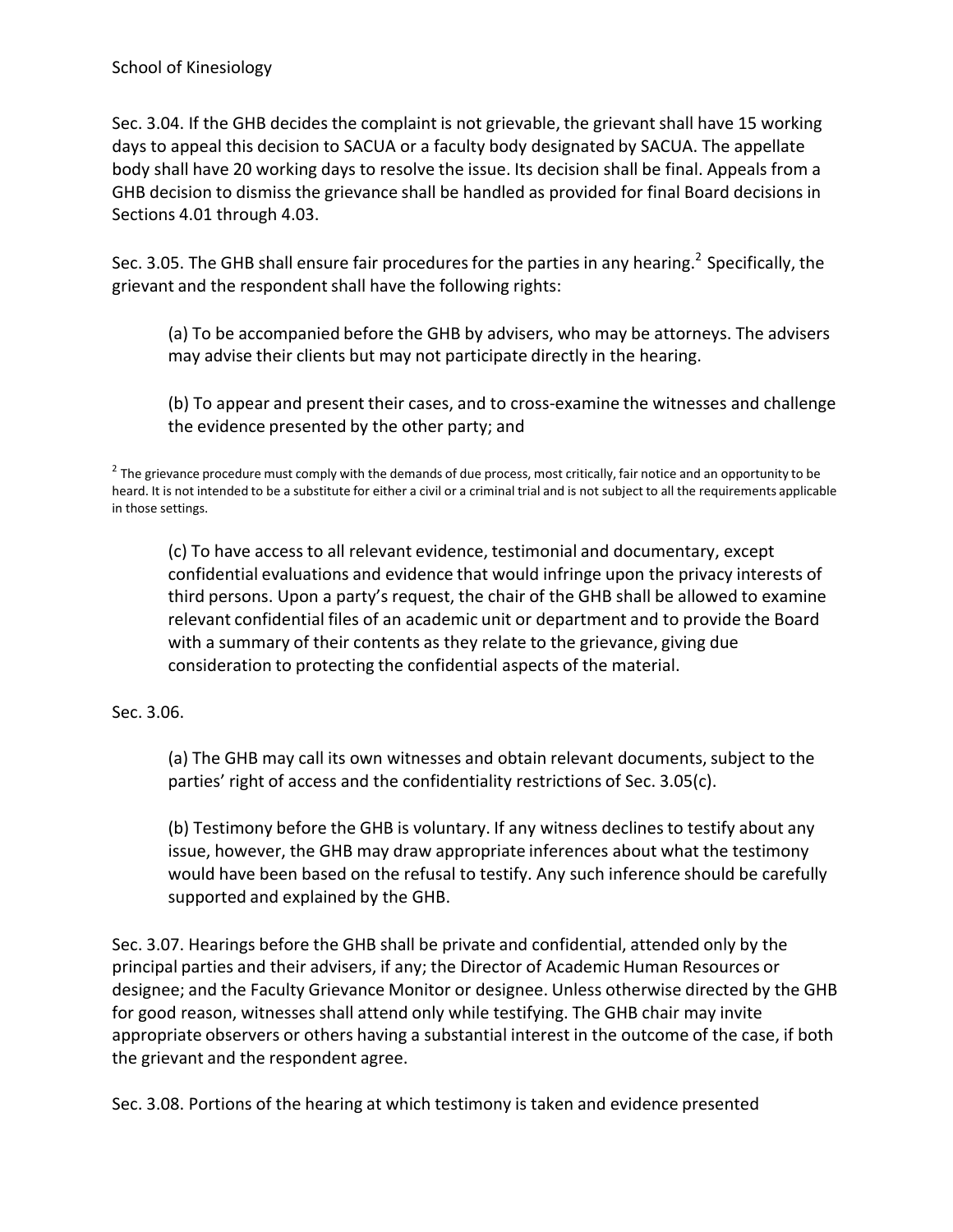shall be recorded verbatim, but the recording may be by voice recorder. Both the grievant and the respondent may also record the hearing.

Sec. 3.09. The GHB shall deliver only to the grievant and the respondent a written provisional decision within 20 working days after the completion of testimony and argument. The content of the provisional decision shall remain confidential and may not be shared at any time with any other persons except those entitled without special agreement to participate in the hearing or advise the parties under Sec. 3.07.

Sec. 3.10. The grievant and the respondent shall have 10 working days after receipt of the provisional decision to submit a written response to the GHB.

Sec. 3.11. The GHB shall consider any responses to the provisional decision and shall deliver its final decision within 10 working days after receipt of those responses.

Both the provisional decision and the final decision shall include a summary of the testimony, factual findings, conclusions with reasons the grieved decision or action was or was not violative of University policy or otherwise manifestly unfair, and, if appropriate, a proposed remedy. Decisions of the GHB shall be by majority vote. The reasons for any dissent must be stated in a written minority opinion. The GHB shall present the final decision only to the grievant, the respondent, the Dean or Director, the DAHR, the FGM, and, if appropriate, the department chair.

Sec. 3.12. Although the GHB does not have executive authority, the parties are expected to respect and accept the findings, conclusions, recommendations, and any proposed remedy of the GHB as the considered judgment of a competent and disinterested peer group. The GHB may recommend actions that do not fall within the respondent's authority, but recommendations addressed to those who are not parties should not give rise to the same expectations.

# **Appeals**

Sec. 4.01. The grievant or the respondent or both may submit a written appeal of a final decision by a GHB within 20 working days of the receipt of the decision. If the Dean or Director is not a respondent, the appeal shall be submitted to the Dean or Director. If the Dean or Director is a respondent, the appeal shall be submitted to the Provost. Either party may submit an appeal contingent upon the other party's appealing. If both parties submit contingent appeals, the appeals shall be treated as withdrawn.

Sec. 4.02. An appeal shall be decided on the record made before the GHB. When necessary in the judgment of the person deciding the appeal, the proceedings may be remanded to the GHB to receive new information. A remand for new information shall be granted on the request of the grievant or the respondent only on a showing that the information could not, in the exercise of reasonable diligence, have been presented when the record was made. A remand shall set the times for further GHB proceedings, including any revised final GHB decision.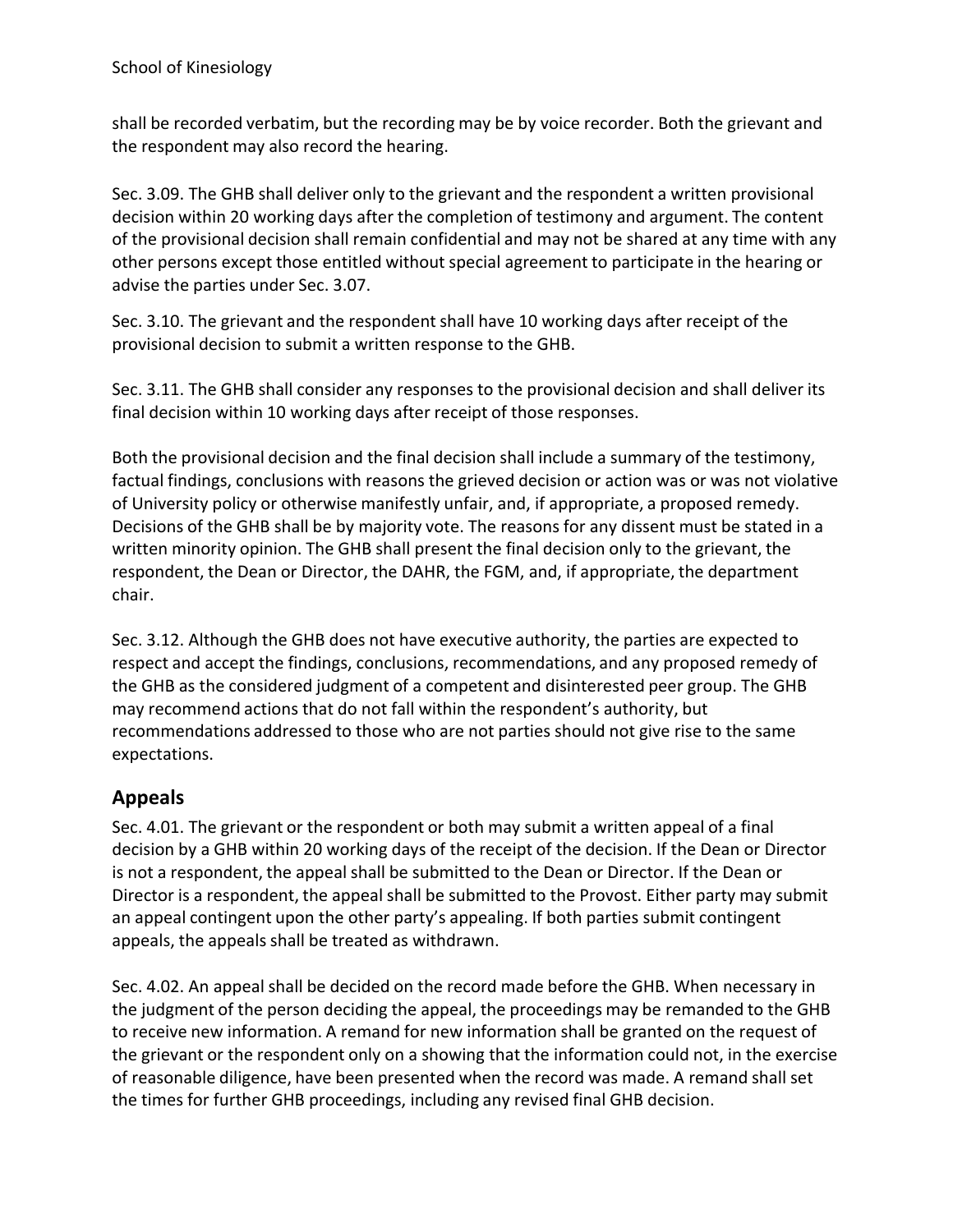Sec. 4.03. The findings, conclusions, recommendations, and proposed remedy, if any, of the GHB shall be presumed valid on appeal, and shall be rejected or modified only because of substantial errors of fact or interpretation of University regulations, because of serious procedural irregularities, or because the appeal authority's considered judgment is that the GHB erred in deciding whether the initially grieved decision or action was or was not violative of University policy or otherwise manifestly unfair, or because any proposed remedy is clearly unreasonable or inappropriate.

Sec. 4.04. The Dean, Director, or Provost shall respond in writing within 30 working days of receiving the appeal, stating the action to be taken and the reasons for it. The response shall be transmitted to the grievant, the respondent, the members of the GHB, the DAHR, and the FGM.

# **Structure; Organization; Miscellaneous**

Sec. 5.01. This grievance procedure applies to all University faculty defined in Section 1.02 but the Provost may approve amendments by an individual unit to adapt the procedure to its specific conditions or circumstances.

Sec. 5.02. A Faculty Grievance Hearing Panel (FGHP) is established from whose members each Grievance Hearing Board will have two selected randomly, subject to the exceptions contained in Sec. 5.03. The FGHP will consist of tenured faculty members, elected by each school or college in accordance with written rules formulated by that unit. Membership on the FGHP will be allotted as follows: the College of Literature, Science, and the Arts and the Medical School, four members each; the Ross School of Business, the College of Engineering, the School of Public Health and the School of Music, Theatre, and Dance, two each; and all other schools and colleges, one each. FGHP members will serve single staggered terms of three years, except that initially nine members will be chosen by lot to serve one year, nine by lot to serve two years, and the rest will serve three years. FGHP members may not serve consecutive terms. Vacancies will be filled in the same manner except that if the unexpired term is one year or less, the replacement member shall serve an additional three-year term.

Sec. 5.03.

(a) Within 10 working days of receiving the notice of a pending grievance, the DAHR and the FGM shall meet or communicate and choose by lot two persons from the FGHP to serve on the GHB. Those two members shall come from different academic units and neither shall come from the academic unit(s)<sup>3</sup> of the grievant. The DAHR and the FGM may then agree on one of the two members as a chair for the GHB or leave the choice between those two to the Board itself.

(b) The third member of the GHB shall come from the academic unit in which the grievance arises. Each academic unit shall formulate written rules for electing three to five tenured faculty as potential GHB members. Within 10 working days of receiving the notice of a pending grievance from the DAHR, the grievant and the respondent shall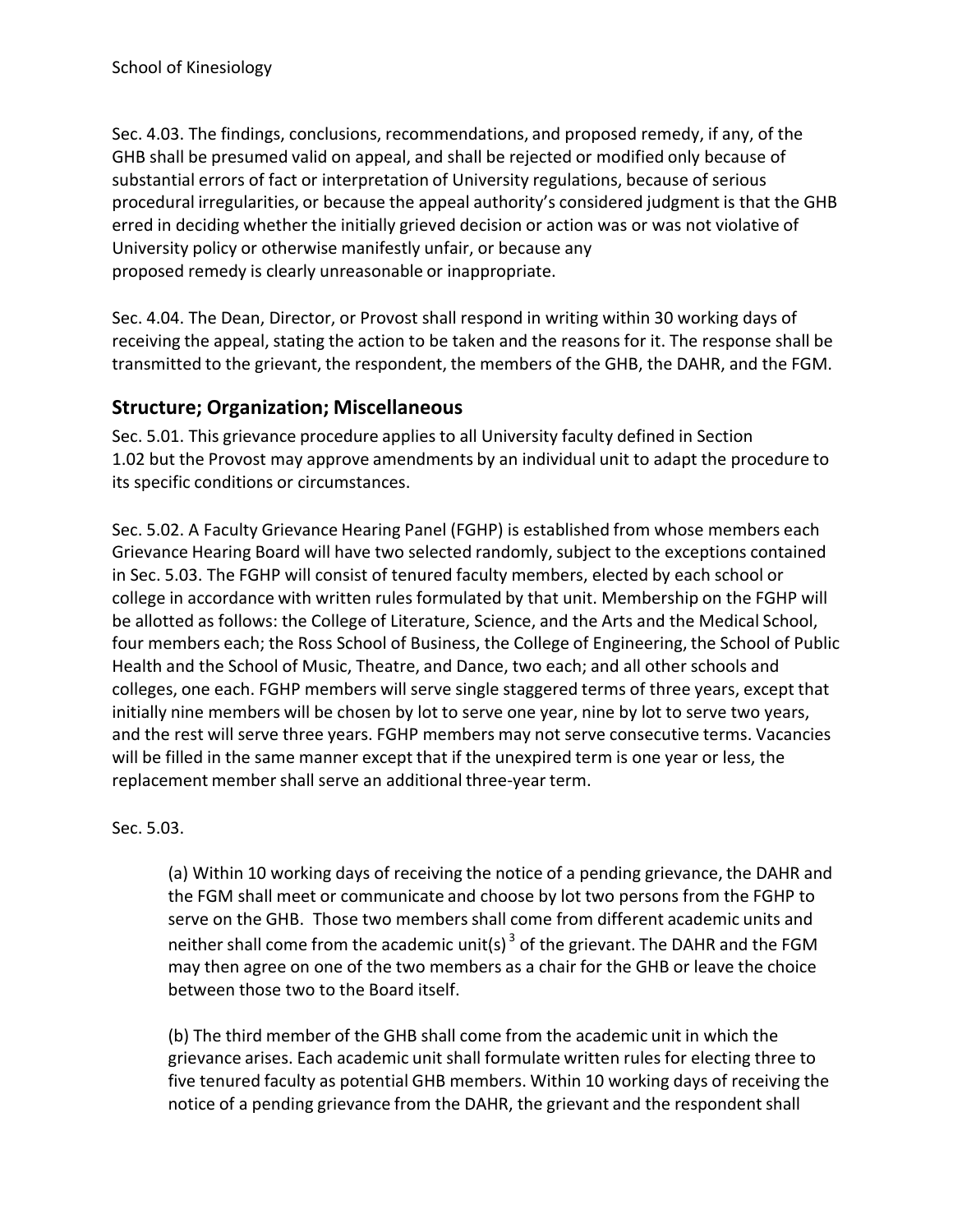each nominate three members from this list of potential Board members. Both parties shall rank their preferences and transmit their choices to the DAHR and the FGM. Within 5 working days the DAHR and the FGM shall jointly determine the one nominee most favored by both parties. If there is a tie among the choices, the DAHR and the FGM will jointly resolve the tie by lot.

(c) At any time prior to the first meeting of the GHB established as provided in subsections (a) and (b) above, the grievant and the respondent have the option of agreeing upon any three tenured University faculty members from any academic unit, whether or not members of the FGHP, to serve as the GHB. In this instance, the remaining provisions regarding GHBs will apply.

Sec. 5.04. A member of a GHB shall recuse herself or himself if she or he has significant personal or professional associations with either party, and any membershall be excused with the concurrence of both the DAHR and the FGM, if either the grievant or the respondent objects for sufficient cause to that person's serving. If the DAHR and the FGM disagree about excusing a GHB member, the issue shall be resolved by the Dean or Director, or, if the Dean or Director is a respondent, by the Provost. A recused or excused Board membershall be replaced by using the same procedure applicable to the selection of that member.

Sec. 5.05. The Faculty Grievance Monitor (FGM) is a tenured faculty member who is appointed annually by SACUA to monitor all grievances. In addition to the functions assigned elsewhere, the FGM and the DAHR shall have the following responsibilities:

(a) Jointly to provide or arrange for the training of FGHP members, and especially those designated as GHB chairs, in the conduct of a hearing and the preparation of a formal written decision;

(b) Jointly or separately to provide objective information to either the grievant or the respondent or both about the operation of the grievance procedure;

(c) Separately to monitor the processing of all grievances and to report to the Dean or Director, or to the Provost if the Dean or Director is a respondent, any delay or other failure to comply with specified procedures or GHB directives or decisions on appeal under Section 3.04 or Section 4.03;

(d) Separately to maintain confidential records of all grievance proceedings, including copies of all written documents that are submitted and of any written transcript of testimony that is prepared. If there is a single voice or electronic recording of the

<sup>&</sup>lt;sup>3</sup> In these rules the term "academic unit" generally means a school, college, center, institute, or program. In schools or colleges that have more than 100 faculty members covered by this procedure and that have separate departments or equivalent subdivisions, "academic unit" shall mean, for the purpose of selecting the third "internal" GHB member only, a department or equivalent subdivision. If the size of particular departments or equivalent subdivisions makes it difficult to elect three to five potential internal GHB members, the school or college may combine closely related departments or subdivisions for this purpose.